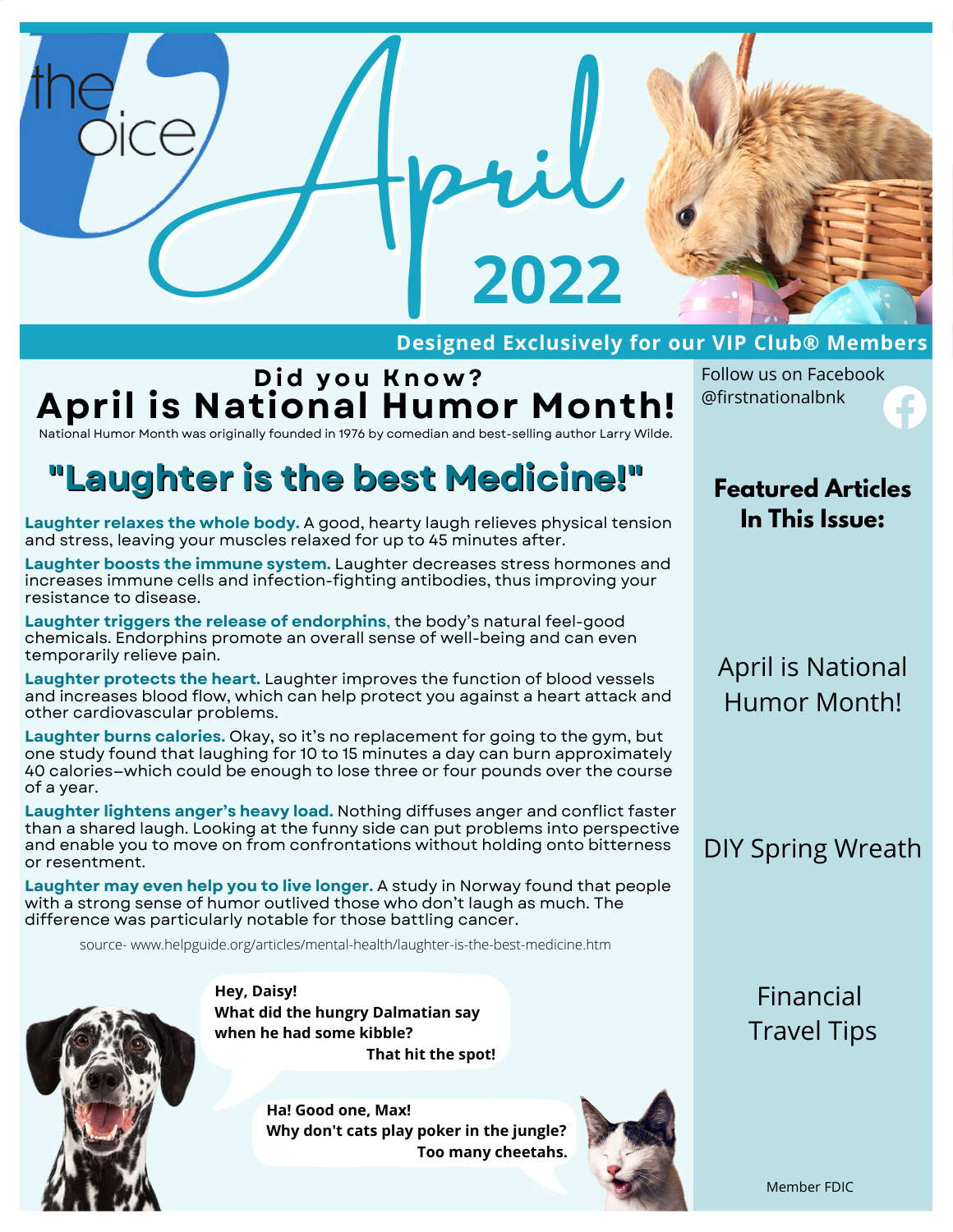

# **Spring Wreath D.I.Y.**

**Written By Rebecca- Hello Central Ave**

**Hoop-[steel](https://www.hobbylobby.com/Crafts-Hobbies/Basic-Crafts/Macrame/Steel-Ring---19%22/p/20854) ring or [embroi](http://www.joann.com/wood-quilt-hoop-18in-3-4in-depth/2810984.html#q=embroidery%2Bhoop&start=1)dery [hoop](http://www.joann.com/wood-quilt-hoop-18in-3-4in-depth/2810984.html#q=embroidery%2Bhoop&start=1)** 1.

**Greenery (at least three different types)** 2.



- **Flowers (try to use an odd number of flowers)** 3.
- **Glue gun and glue sticks** 4.
- **[Twine](https://amzn.to/2GENEdS), [floral](https://amzn.to/2J7WqzM) wire, [floral](https://amzn.to/2GBWyce) tape, zip ties or some way to attach the stems** 5.
- **Wire [cutters](https://amzn.to/2IgFiX0)** 6.
	- **[Ribbon](https://www.target.com/c/hearth-hand-with-magnolia/-/N-4k98u#?lnk=snav_rd_hearth_and_hand) for hanging (I used [Hearth](https://www.target.com/c/hearth-hand-with-magnolia/-/N-4k98u#?lnk=snav_rd_hearth_and_hand) & Hand ribbon.)** 7.

#### **Step 1:**

**Cut your stems using wire cutters. Leave some extra room on the end of the stems to attach to the hoop wreath. I used some extra greens and peonies from Joann's to add to the hoop wreath and make it more springy!**





#### **Step 2:**

**Attach your greenery to the wreath. You can use floral wire, floral tape, hot glue, zip ties and more! The wreath I bought had zip ties and I was able to slide one stem under one zip tie, but on the other side I had to use hot glue.**

#### **Step 3:**

**Add your flowers! This is the best part! I chose the white peony for the center because it was the largest. I got the pink peonies to flank the white one.**

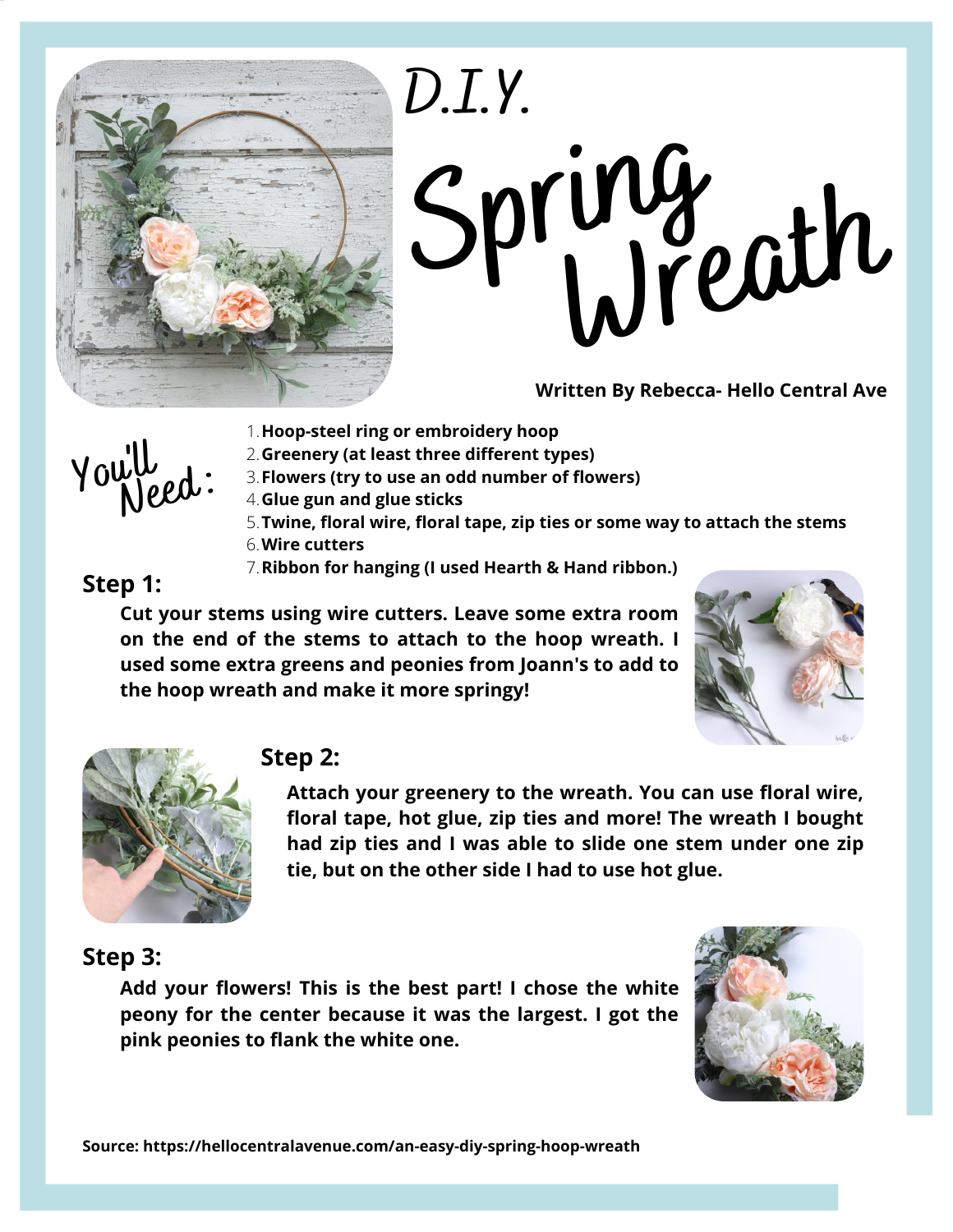

**We all feel it- spring, warm weather, and that itch to travel starting to creep in! When arranging your next adventure, be sure to add these financial travel tips to your vacation plan!**

#### **Contact your banker**

If you are planning a trip, let your banker know and he or she can add a travel declaration to your debit card. We want to make sure your card isn't flagged for fraud because you're in an unfamiliar place.

How will you be using your debit card? Your First National Bank debit card may have a default withdrawal amount, which can be adjusted before your trip.

## **Add bank alerts**

By choosing to be notified of every transaction over a specific dollar amount, you'll know instantly if irregular activity occurs. Scan or click the QR Code to learn how to add alerts right from your internet banking. After the video starts, choose **Alerts** from the menu at the bottom of your screen (left side if you're viewing from a desktop)



# **Lighten your purse or wallet**

You probably won't need all the cards, coupons or memberships that you usually carry. Bring only a few necessary cards, just in case something is lost. Before you leave, make a copy of the cards you are bringing, including the back sides as they have phone numbers to call, just in case. Keep this copy in your hotel safe along with your passport and spare credit card, as insurance against theft.

#### **Protect your cash**

Only take the cash you'll need for the day and leave the rest in your hotel safe.

# **Watch out for pickpockets**

Don't leave your bags on the floor or hanging off the back of your chair at a restaurant. And, take extra precautions when traveling on public transit. The perfect locations for thieves are crowded places.